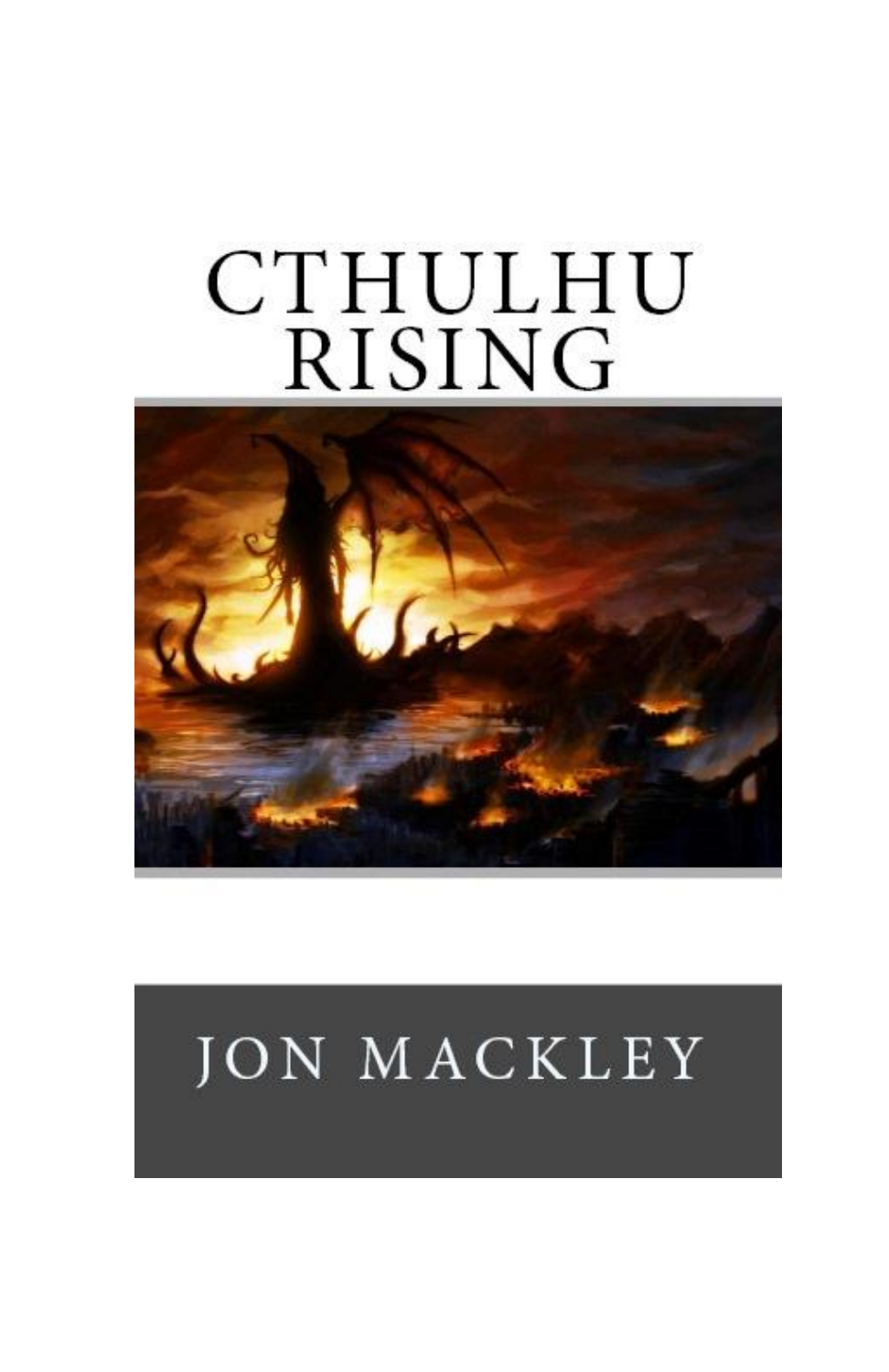## **Cthulhu Rising**

## **Jon Mackley**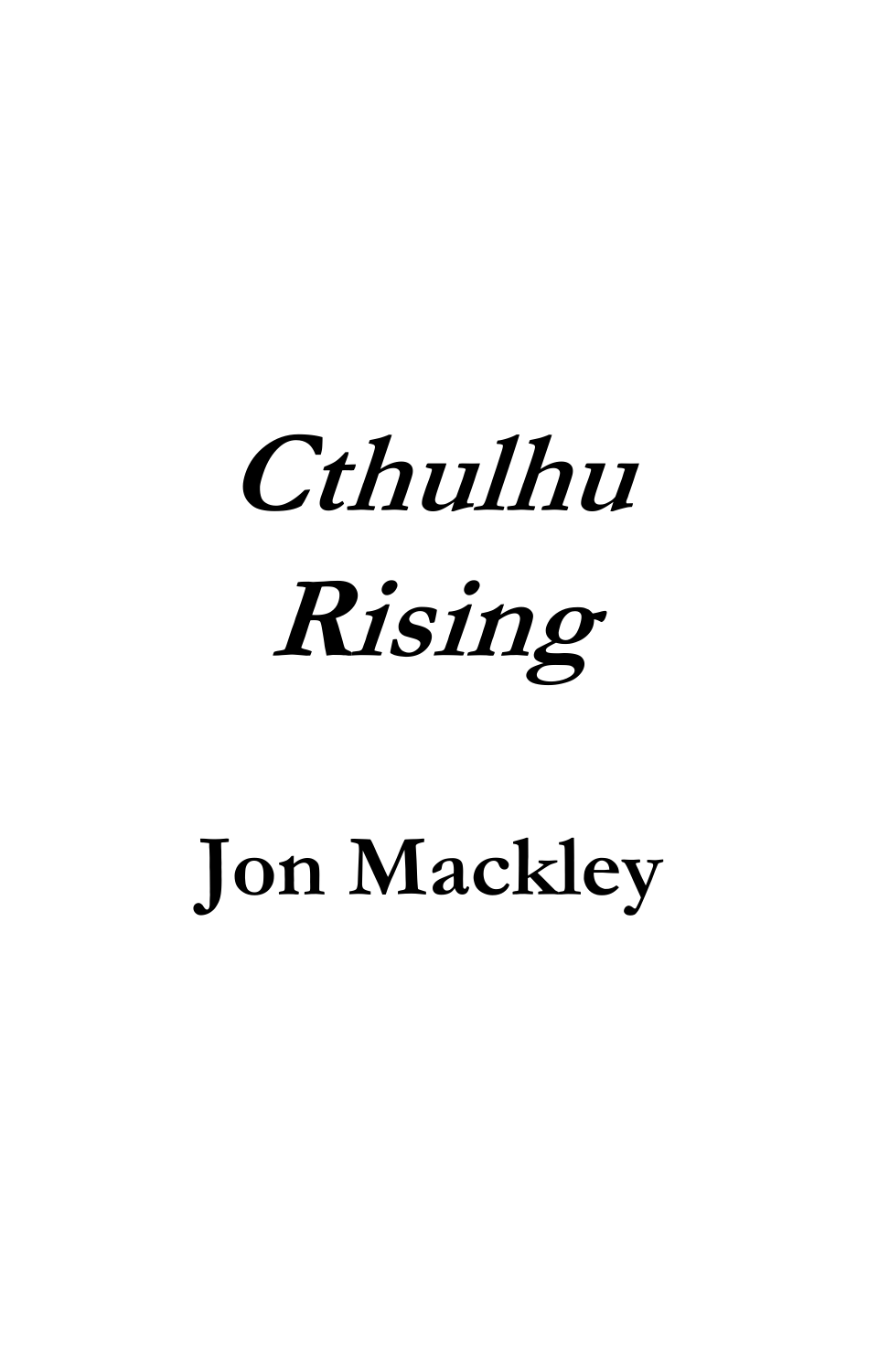Copyright © 2014 Jon Mackley

All rights reserved.

ISBN: 1505228336 ISBN-13: 978-1505228335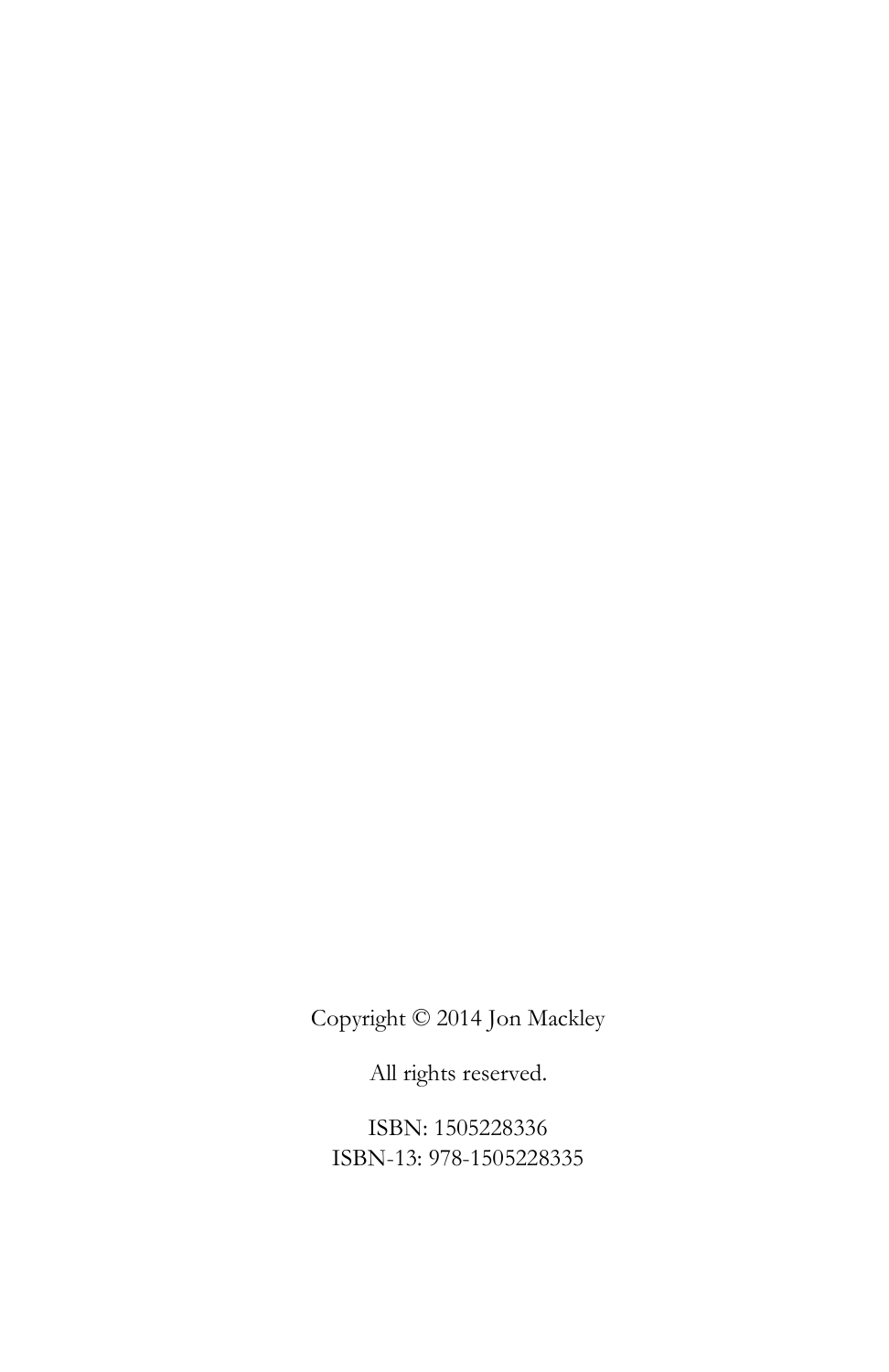'Kapu is one bad place, *Haole*,' Alaka'i said, translating for the old man whose face was lined with wisdom. 'Ass why no mo' nobody goes foa no moa.'

- 1 -

Na'ouao, the old man, was hunched over a cup of some viscous liquid. When he raised his head, he watched me with eyes that missed nothing, dancing flames highlighting his face. Alaka'i and I had been trekking for two days, following shepherds' paths, from Kailau-Kona on the Big Island of Hawaii. We passed through a dense bamboo forest before we reached the mountain's dead zone. This small village, miles from anywhere, was the first sign of civilisation. The mountain, Mauna Loa, had risen to a sharp point, and clouds of smoke – evidence the volcano was still active – lingered across the trails, disorientating us. The village was positioned inside the lip of a crater, the micro-climate was warm and crops were thriving in the fertile land.

Alaka'i, my guide, had called the village *Ma'iu'iu.* We had arrived after the sun had dipped behind the mountains – the night had drawn in quickly and the temperature had dropped by about ten degrees from 80. There was a low wooden fence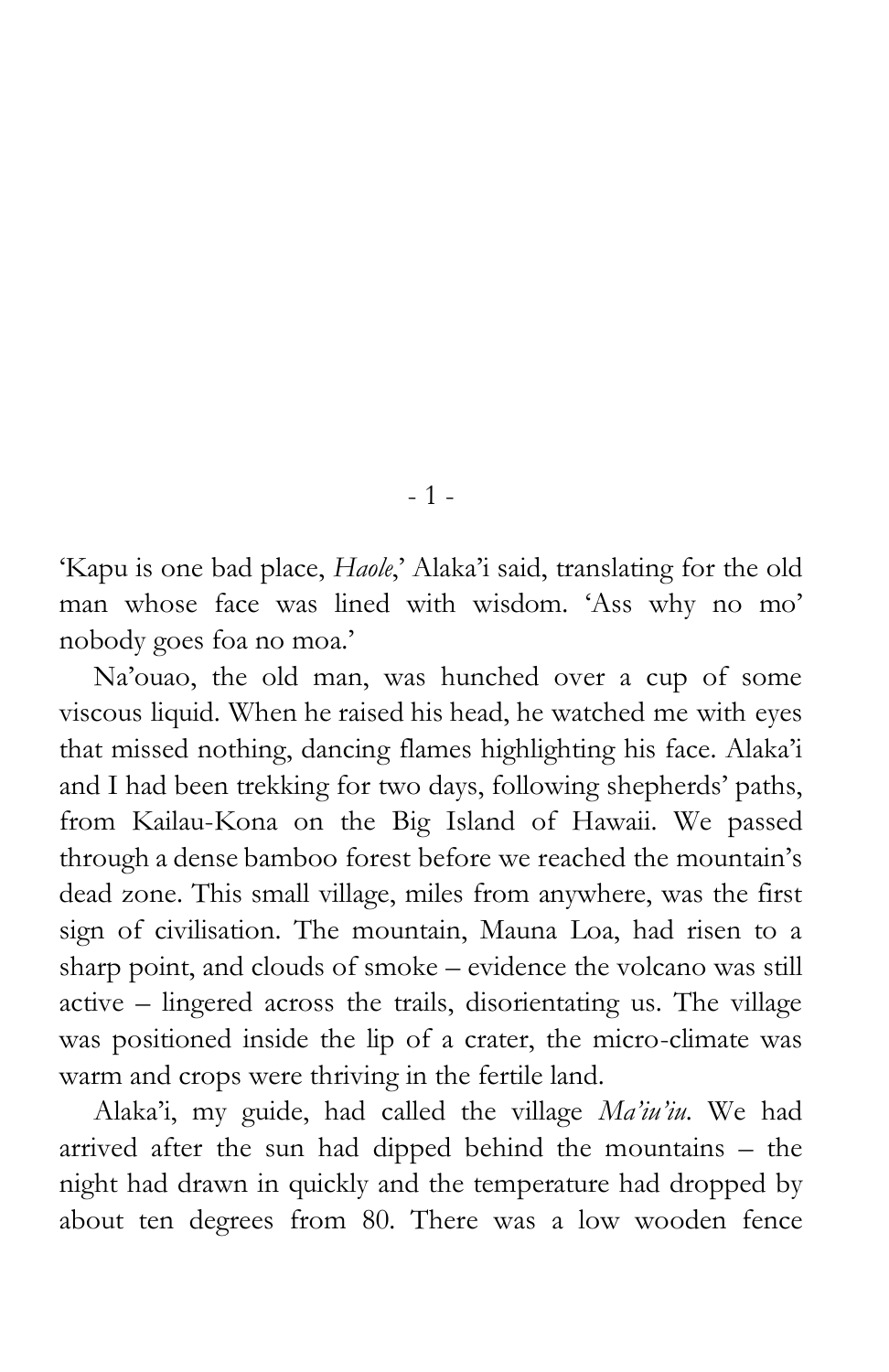around the village of around twenty huts, more to mark the territory than to act as protection against invaders or predators. At the gates was a pair of eight foot high figurines, one seeming to depict a theatrical comic face, the other a tragic face. Alaka'i had referred to them as *na*'*aumakua* – maybe some sort of totem? Ignoring the stares of the villagers, Alaka'i strode to the biggest hut in the centre. He'd known where he was going. He'd spoken to Na'ouao in his native Hawaiian, and while the old man had shown us into his thatched hut, I had a feeling we weren't at all welcome. Alaka'i explained that Na'ouao was a kupuna, a kind of village elder. We sat cross-legged on woven mats. As I'd explained I wanted to find Kapu. Na'ouao's face darkened.

'It's important,' I continued. Alaka'i started to translate, but the gnarled old man slapped his bony fingers down onto the stone with a shout: *a'ole*. He wasn't going to be drawn. I looked over at Alaka'i who was scrutinising Na'ouao. When I drew breath to speak again, he raised his hand, almost unnoticeably, and the words stopped in my throat. 'Try wait,' he whispered. For a while, there was only the sound of the crackling fire and the stridulations of insects outside the hut. I waited.

Na'ouao settled back. His face was unreadable. Then he made a signal to one of his retainers. We were brought halved gourds with a clear almond colour liquid in it. '*Okolehao*,' Na'ouao explained – the name of the drink. Alaka'i waited until all had received theirs and then sipped, so did Na'ouao and so did I. It was fiery; it burned my throat tasting of coffee and coconut and spiced rum. During the day we had crossed an arid, volcanic land-scape made up of rusty coloured rocks and boulders and shingle. We carried a small amount of fresh water in the skins around our necks. Alaka'i had warned we needed to conserve it,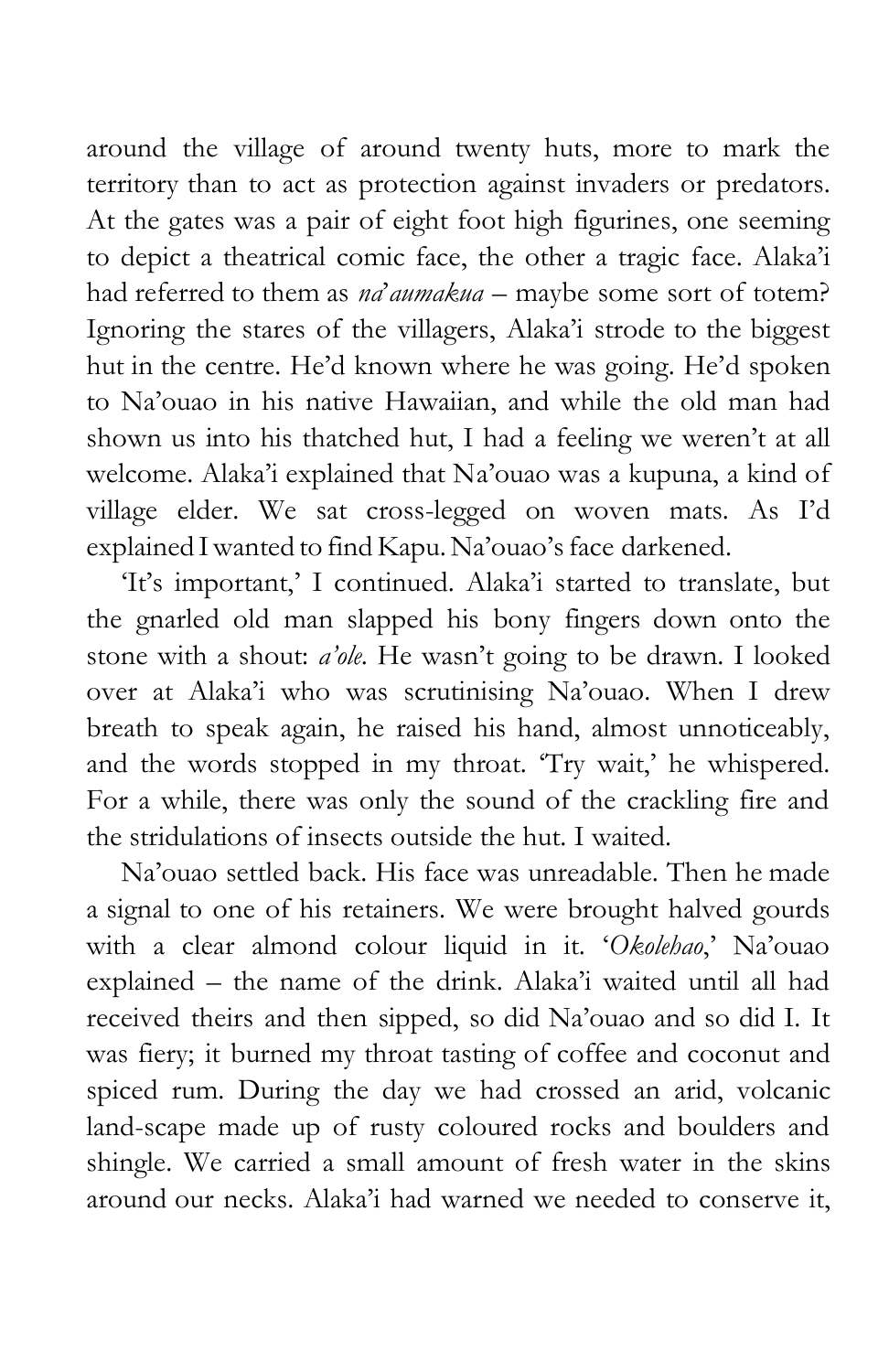and even in March, the days had been warm and unspoiled by anything other than a light cloud.

The drink filled my body with a warm glow. Then Na'ouao signalled again and food was brought in wooden bowls: pork wrapped in banana leaves, with a salty relish and a root vegetable with some flat bread. Na'ouao said something in Hawaiian. Alaka'i pointed to the vegetable. 'Da kupuna say tell yo' dis is *poi*. We no make beef wen da *poi* is on da table, *Haole*.' In the days I'd been travelling with Alaka'i, and the time I'd spent filming in Hawaii, I'd picked up some of his Pidgin: *make beef, to fight.* Alaka'i had a serious glint in his eyes. 'Is da kine of offering, yeah?'

I nodded to Na'ouao, wondering if Alaka'i was using this term, *Haole –* 'foreigner' or perhaps as 'Caucasian', because he couldn't bring himself to use my given name. Or perhaps it was a way of differentiating me from the natives. We ate in silence. There were other natives here now. Some of them peered at me, eyes hooded, mouth pursed. Not because of who I was, though. I was certain that this indigenous village had no contact with anyone other than Hawaiians. But I don't think I imagined the haunted look in their eyes, like they were frightened of the mention of Kapu. It had been the case when I had first asked about the village. Almost everyone I spoke to had denied its existence, but terror had flashed across their eyes. Their faces told me all I needed to know. One man, a sallow-faced native, had spat at my feet. That, for me, was sufficient confirmation of Kapu's existence.

Eventually, once the meal was finished and the bowls taken away, the villagers dispersed and once again it was the three of us. Na'ouao sat back and muttered something to Alaka'i. Alaka'i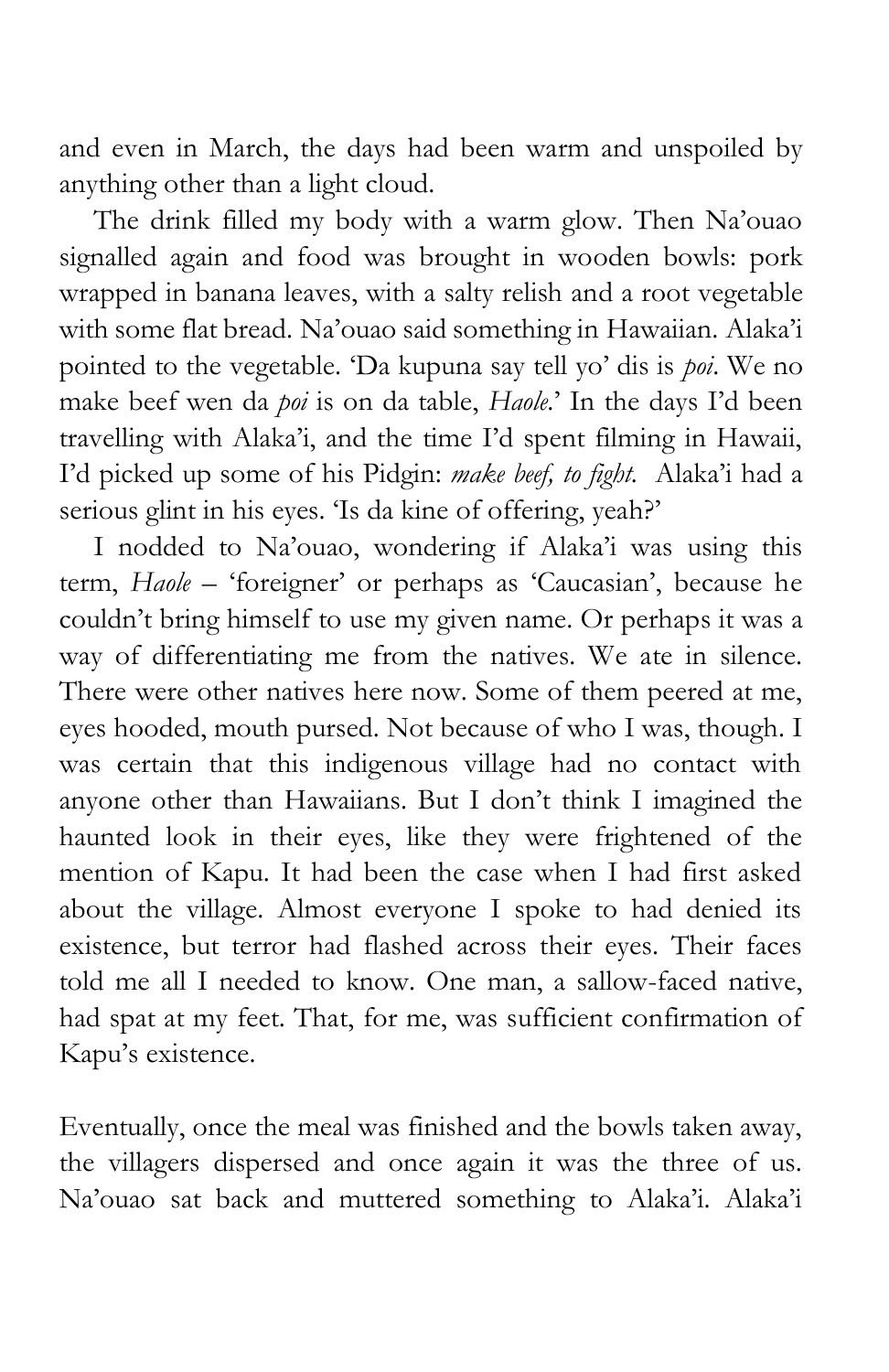turned to me. 'Kupuna wanna know why yo' need seek Kapu.'

I took a deep breath: 'I was drafted into the army in March of '58 – three years ago – stationed in Germany from September. When I was on manoeuvres there, I met a man who told me of Kapu. He said there was a place of great power ...'

I'd thought Na'ouao spat 'Power!' as Alaka'i translated. In fact, it sounded more like *pupule*.

I held up my hands. 'Power to overcome evil.'

Now Na'ouao made a *tsk* sound as he shook his head. He spoke to Alaka'i who then turned to me. 'Na'ouao wunners wat yo' Government wud do wid dat kine power?' The kupuna was speaking at the same time. 'Revenge foa Pearl Harbour?'

I shook my head, even though Pearl Harbour meant a lot to me and I would do my thing, my way. But that wasn't it. 'Just me'

Na'auao considered this for a while. I wondered whether it was my imagination, or whether the fire was beginning to die down, but his face seemed to become more buried in the shadows. He spoke to Alaka'i who translated: 'Why you come foa Hawaii? Was 'um foa search foa Kapu? It 'um long way foa travel.'

'I was working in Oahu. On a film.' I wondered if that needed explaining, but Alaka'i's description appeased Na'ouao. I kept eye contact with the elder as I continued. 'And then came to the Big Island to search for Kapu. I asked around. Alaka'i brought me to you.'

I waited while Alaka'i translated. Again there was an interminable silence as Na'ouao reflected on what had been said. I looked at him, and then at Alaka'i. Both of them were expressionless, but I wondered if I saw something in their eyes, the tiniest hint of communication between them. Without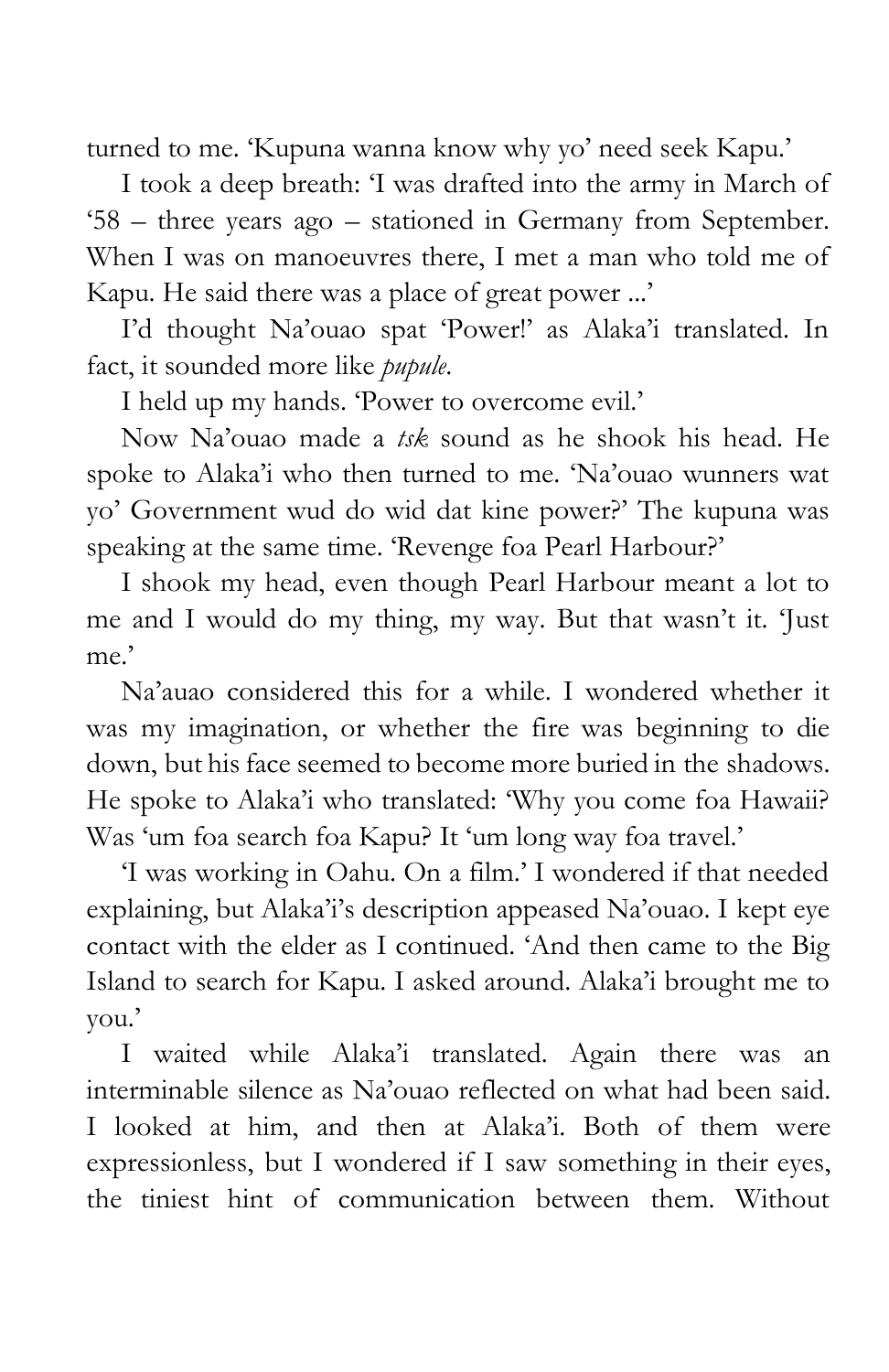warning, Na'ouao stood up and strode out of the hut.

'Do we follow?' I asked.

Alaka'i shook his head. 'We leave. Jus' foa tonight. Kupuna no can rush decisions. He talk story bumbye.'

I paused at his last expression, repeating it in my head, *bumbye*  … by-and-by … eventually. We gathered our things, hoisting our knapsacks and water skins onto our backs. Alaka'i led the way outside. The village was illuminated by fifteen or twenty flaming torches to guide us out, but they cast more shadows than they dispelled and, marching between the guardian totems, I felt they were no longer comic or tragic, but ghastly and terrible.

We unrolled our blankets near a rocky outcrop and some thick brush. I lay down feeling the warm night breeze caressing my skin, staring up at the patterns of stars above. The air was so much clearer here, the skies seemed more vivid. A shooting star trailed overhead with a faint whoosh! In the distance, there was a low throb. (*Drums of the island are beating in my heart.*) Insects, I thought, but I asked Alaka'i what it was.

'Those, *Haole*, are da *huaka'i po*, da night marchers or da spirit ranks, da ghosts o' ancient warriors. On top da nights of da gods 'um said dat dey leave dare burial sites an' march foa avenge dare deaths. Or even foa fight again one battle dat wen' wrong. Or tek one dying relative foa the spirit world.' A shiver went down my back. I tried to convince myself it could be waves beating in an underground passage, or perhaps bats' wings distorted and amplified through a cave. But with the sulphurous and ashy smells of the top of the volcano, it was easy to believe the legions of the dead were walking again. I must have raised my head a little because Alaka'i placed a hand on my arm. 'Don't look,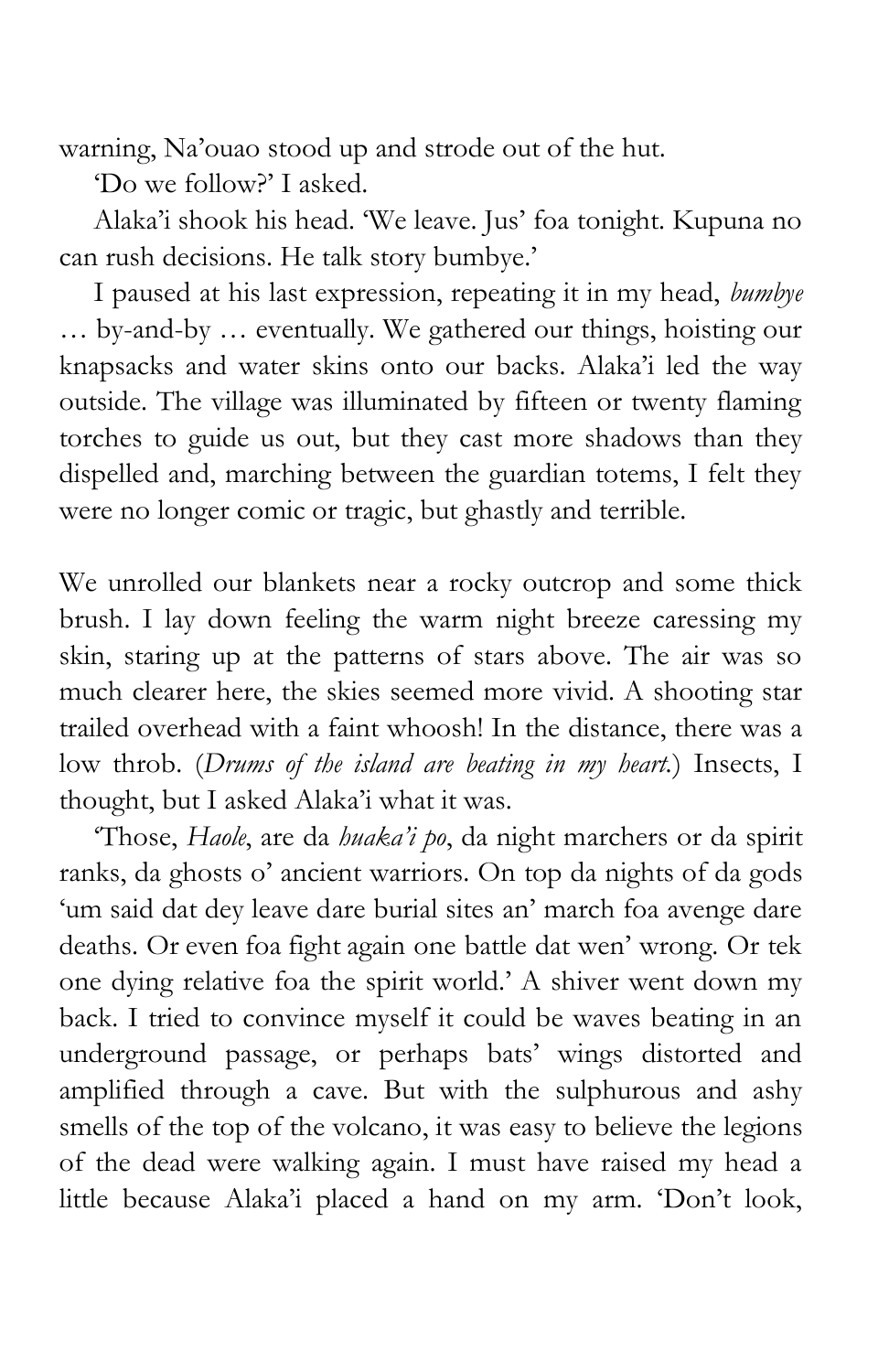*Haole*. Is bad luck yo' foa look upon da spirit ranks as dey march.'

I knew it was superstition, but that was what had brought me to the Big Island in the first place. In a place like this, the imagination was a wide ground, fertile to any seeds scattered across it. Every screech of birds in the night, or the scurrying of an animal, became twisted and discordant by the night. The Hawaiians were an ancient culture, and were privy to many secrets to which we *haole* were permitted a fleeting glimpse. And that's what had happened to me in Germany. There was a hint of another world: indescribable, unspeakable, beguiling.

As if reading my mind, Alaka'i spoke again. 'Why is Kapu so important foa yo'?' Then more curious. 'Few *haole* wen hear of  $\zeta_{\rm lim}$ ,

'Someone told me about it when I was in the army.'

'You' soldier?'

'I was then. Every healthy American is expected to serve active duty for two years. I was drafted like everyone else. I did some of my service in West Germany.' I opened my eyes, staring into the darkness, and a dozen faces stared back at me, G.I.s and pretty girls, and parties in the hotel … 'My unit were sent to Grafenwöhr for manoeuvres, near the Czechoslovakian border …' I stopped. Would Alaka'i even know where Germany was? 'When I was there, I got talking with one of the Captains, a man called Carter.' Even now, I can hear the shouts in the bar: mostly G.I.s, voices slurred by beer, over-excited, macho. There are calls in the harsh, guttural German dialect, signalling an imminent fight. The Captain has procured a bottle of *Becherovka* from Czechoslovakia and is pouring it unsteadily into shot glasses. Sometime he misses the glass altogether. His eyes are rheumy and unfocused. He tells me he'd been stationed in Pearl Harbour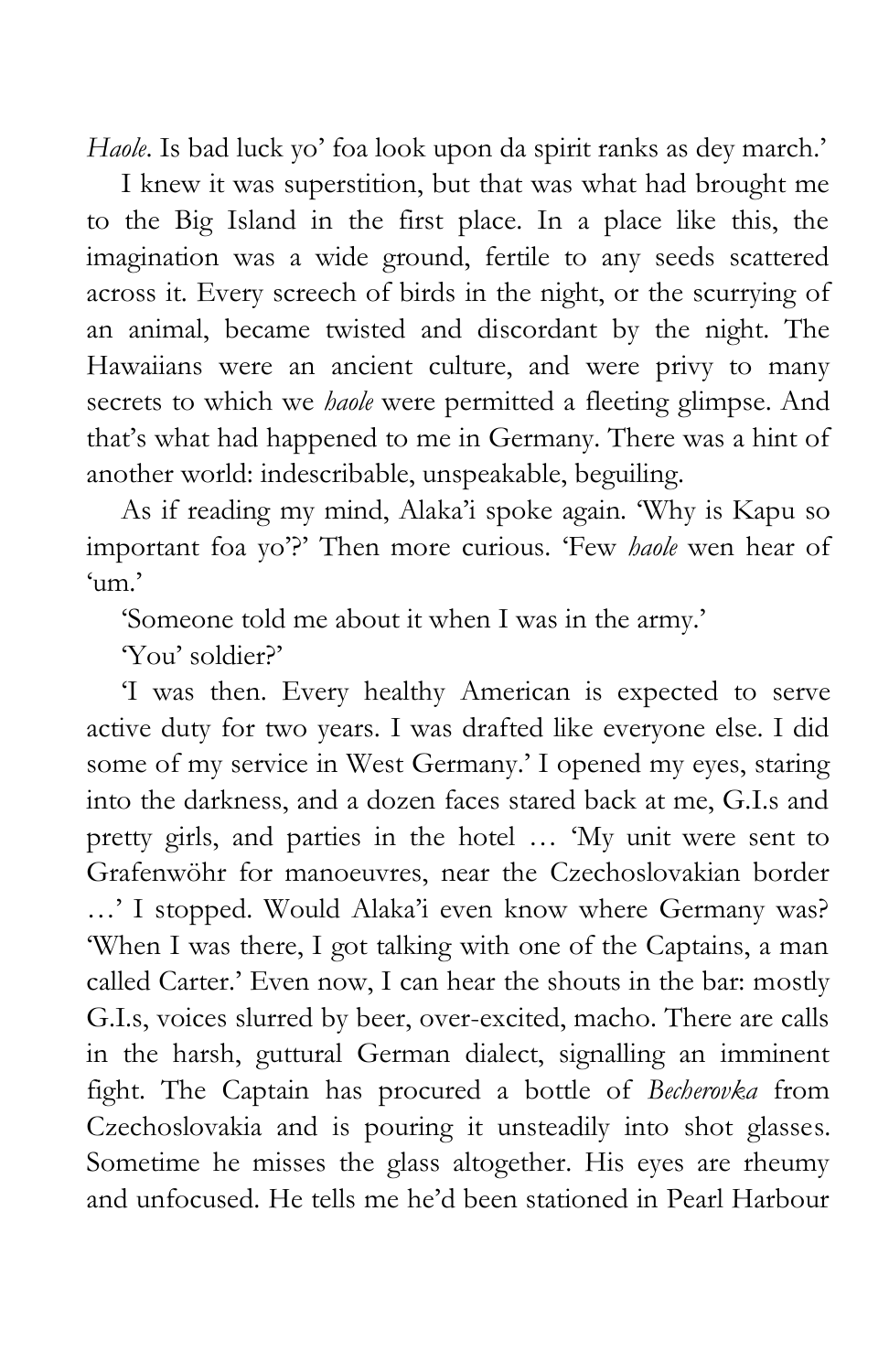when it had been hit. He spent a long time getting to know the Hawaiians, and they told him about Kapu. Told him it was a place that was the source of great power to overcome evil, and he had come to the Big Island to try and find it. I tried to see Alaka'i's eyes in the shadows. 'Why's it so important?'

Alaka'i laughed. 'Yo' wen come so far an' no can tell wat yo' is lookin' foa? No wonder Kupuna don' know whedder foa show yo'.'

'So it *does* exist?'

There was a snort from Alaka'i. 'Mebee da *Kamaʻāina* da Captain spoke foa was jus' talk ghost stories.' *Kamaʻāina*, children of the land: Alaka'i's people. 'Mebee 'um no mo' dan one story?'

'Is it?' I asked. 'Because Captain Carter was pretty clear in his descriptions. He told of temples hidden within a sea of lava, giant edifices, temples containing petroglyphs in the hardened lava, subterranean chambers leading to a limitless abyss.'

More silence. 'De Captain told yo' dat?'

'And more.' I closed my eyes and the words Carter had spoken played through images in my mind: of oily and syrupy tentacles coiling around some crystalline catacombs, something tellurian and, at the same time, strange and unknowable. Carter had spilled some of his drink and used the liquid to draw symbols across the table as some kind of wards of protection. 'Some parts of his story were unbelievable,' I added. But I remembered a promise – a drunken promise, but a promise nonetheless – that if I ever found Kapu, I would research it further. Because to Captain Carter it had been *urgent.* And even in the mists of alcohol, he was still a superior officer. So I was here to TCB – Take Care of Business.

A waning gibbous moon had started to rise, casting a faint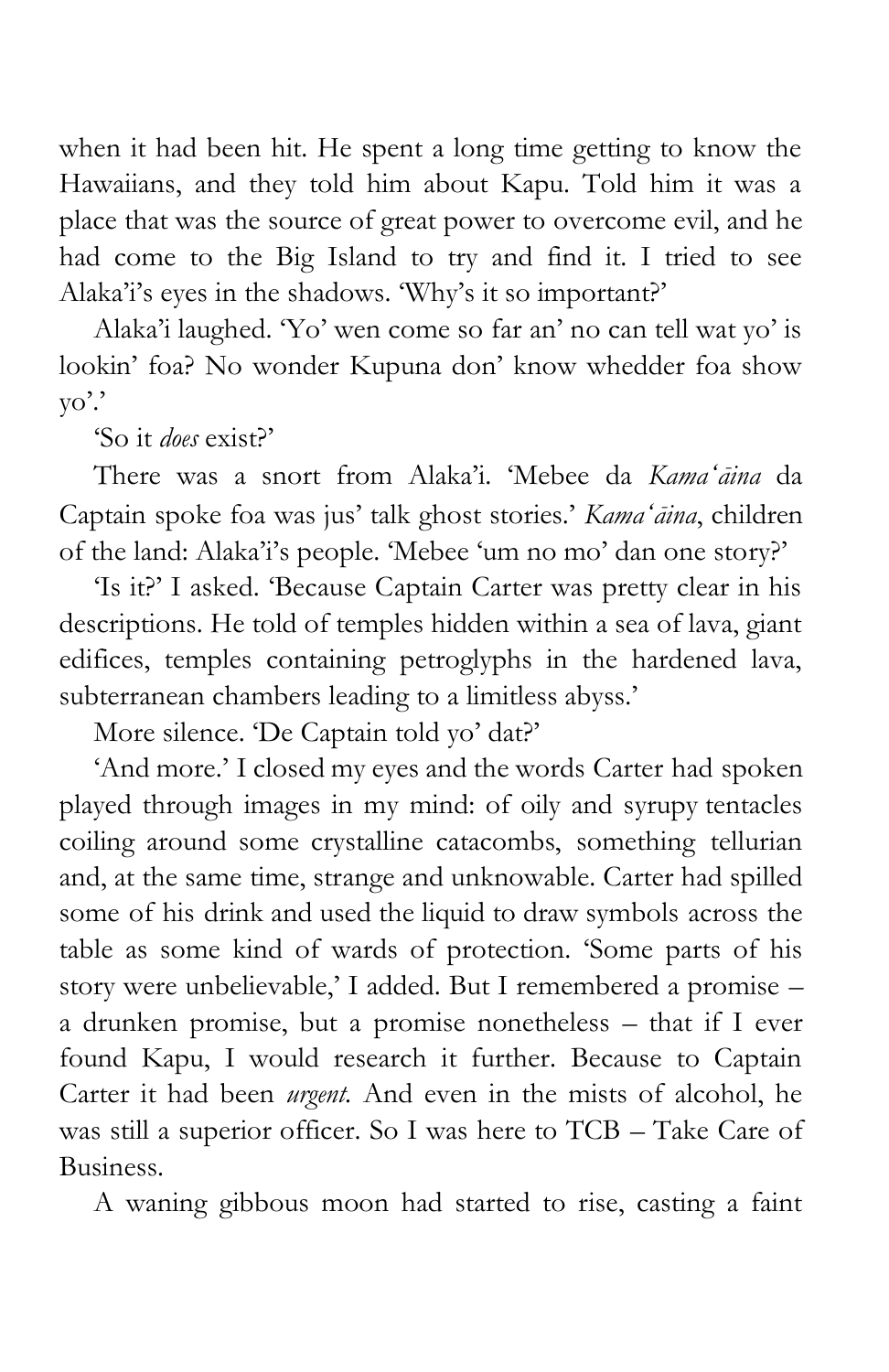silvery light across our makeshift camp. I could see Alaka'i now. I saw the seriousness linking his face. 'One ting yo' like know about *Kapu*, *Haole*. 'Um no jus' a place. It is law. In da old tongue, *Kapu* wen mean 'forbidden' as well as 'sacred'. Yo' no walk in da shadow of da king or foa grind an wron' kine food.'

My brow furrowed. 'What does that mean, to grind?'

Alaka'i gave me a disparaging look. He started to chew, an exaggerated gesture. Then he continued: 'If yo' do, yo' wen kill'd. Even foa da *Kamaʻāina.*' But, da story of Kapu is no' one we talk of after dark.' I wondered if I had heard a shudder in his voice. 'But dere are odda legends.' He shivered. 'And dey are no stories for moonlight.'

'Once a person is marked, can nothing be done?'

Alaka'i shook his head. 'Dere is da *pu'uhonua*. Dat um place foa safety. *If* da guilty coul' get foa sacred place, da kupuna coul' pray an' make talk foa the gods.'

*Reach the place of safety*. *Like a cosmic game of 'tag'.*

Alaka'i fumbled around in the darkness, then produced a small bottle which he uncorked, took a swig and then passed it over to me. Even before I brought it to my mouth, I could smell it was the same drink – *okolehao* – that Na'ouao had given us. 'Dere is an old story, yeah? Do yo' know da tale of Ku-ala?'

I confessed I had not.

'It 'um old story, foa da times wen da gods were being found. Ku-ala lived wid his wife. An' wen he fish'd, he caught whatever he wanted, an' so he always kept a well-stocked pond which wen used to feed da king. Dere was also a *puhi* – an eel-god – named Koona. Dere was also a great shark dat make beef wid da eel. It was long battle, but da eel caused part of da cliff face to fall onto da shark dat wen kill'd 'um. But it also opened an underwater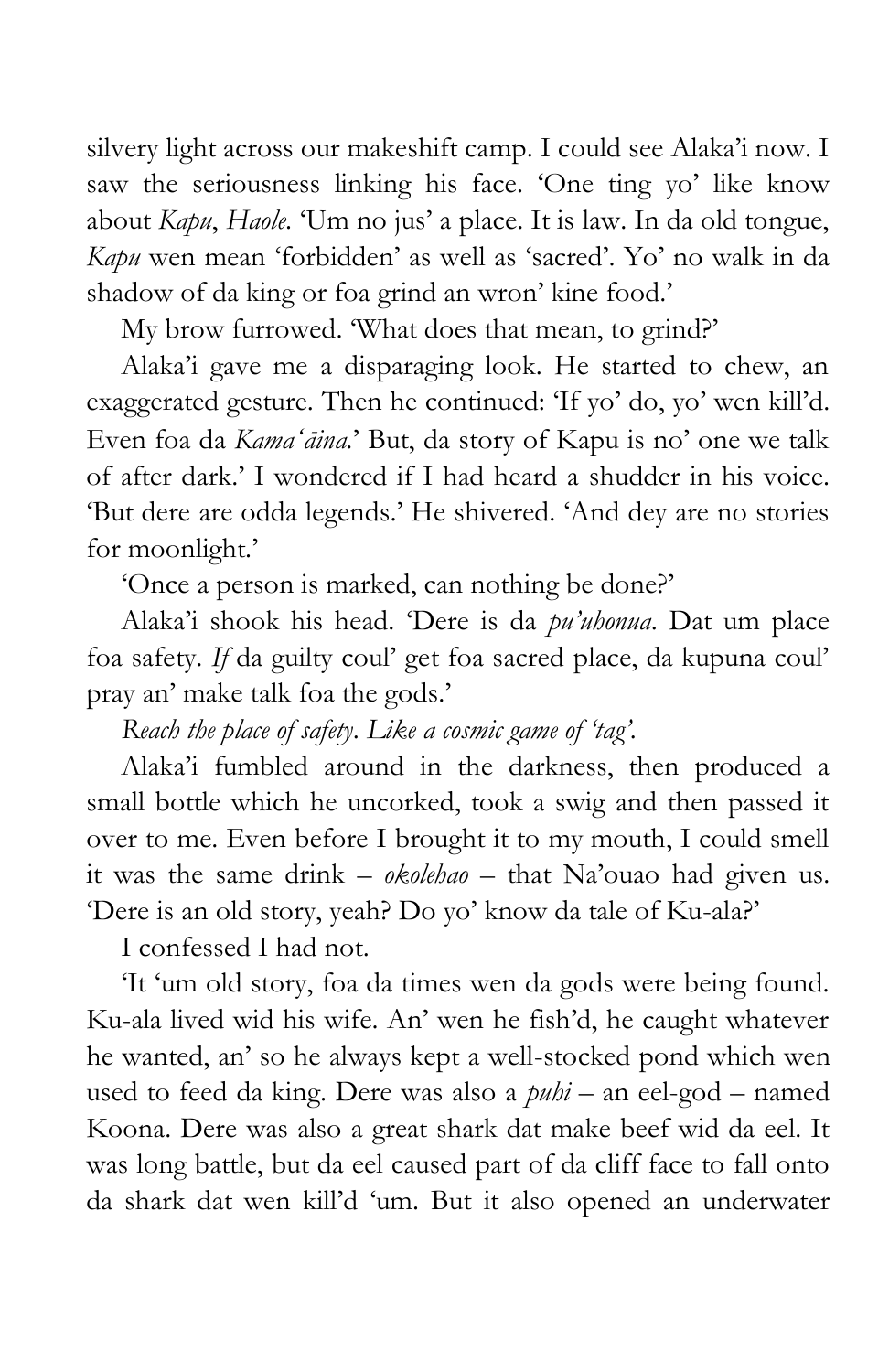cave where da eel den lived.'

My muscles were unwinding, relaxed by his soporific voice.

'Now, it happ'n dat Ku-ala noticed dat fish was missing foa his pond. He watched foa da day an' foa da night and bumbye saw dat Koona come foa da underwater cave. So Ku-ala gaddered da villagers an' dey set out in two canoes wid *ili hau* ropes, any fathoms long, an' a hook, an' two big stones. When dey come foa da place, Ku-ala took da rock in his hands an' jumpt over. Da weight carried him foa da bottom of da ocean when dat he saw da mout' of da cave. He den wen come back an' baited da hook wid coconut an' fixt 'um to da *ili hau* rope. Den he wen take da second stone an' jumpt over again, taking da hook an' rope wid him. An' he hooked da *puhi* and wen he surface, he signal da people of da canoes foa paddle across da ʻAlenuihāhā Channel foa da island of Maui where the *puhi* was dragged on top da pahoehoe stones an' den Ku-ala's son killed it wid three ala stones.'

Alaka'i fell silent. I waited for him to continue, but there was nothing.

'What happened next?'

'Dat's anodder tale,' Alaka'i said. He shifted on his blanket. 'It's foa anodder time. But it end bad foa Ku-ala an' his wife.' He turned onto his side, away from me. He wasn't going to say any more and I wasn't going to push it. Soon Alaka'i's breathing became low and rhythmic, and I was left staring at the swirls of the stars – so many millions, and so bright it was almost impossible to pick out the familiar constellations. And, drifting towards sleep, all I could hear was the distant throbbing that Alaka'i had said was the beat of the nightmarchers.

The night had seemed long, one of those nights where I felt I